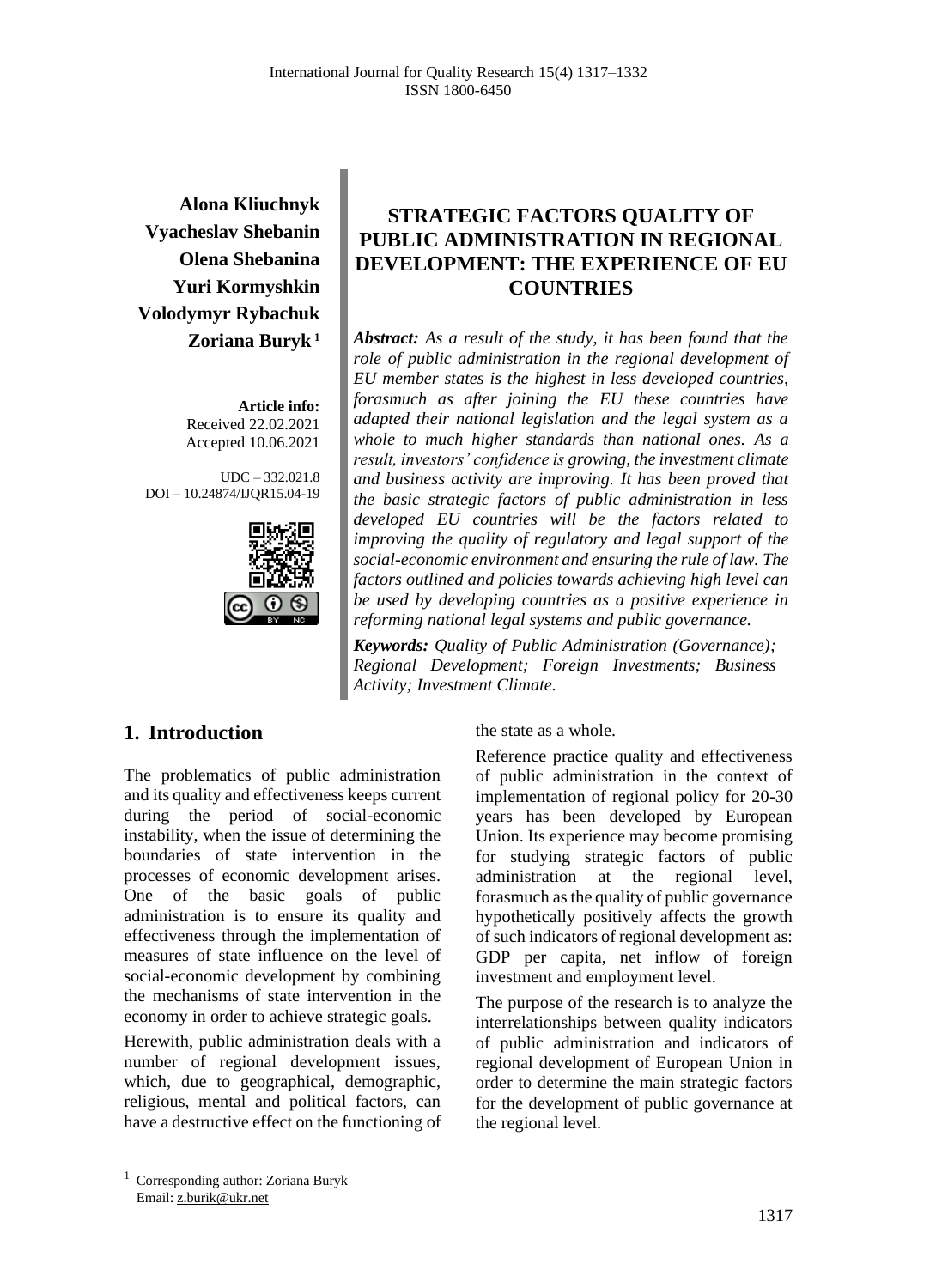

The research objectives are as follows:

- clarification of the classification of European Union's member states according to the level of regional development;
- studying trends in the quality of public administration and key indicators of regional development;
- revealing among the quality indicators of public administration the ones that have the greatest impact on regional development by correlation-regression analysis;
- identification of the main strategic factors for improving the quality and efficiency of public administration of regional development.

## **2. Literature Review**

The investigation of the principles and features of public administration implementation is of considerable scientific interest among various scholars. They can be divided into two groups, namely: supporters of state intervention in the social-economic development of the state; opponents of state intervention in economic development. Such scientific trends in the sphere of studying the issue of public administration are due to the emergence of two vectors of scientific research based on the scientific views of A. Smith and J. Keynes.

It should be noted that over time, discussions on the limits of state intervention in the economy and determining the role of the state in the development of the society continue; this makes certain adjustments to the practice of public administration, in particular, in terms of regulatory and legal support of social-economic processes, regulation of freedom of investment, freedom of business, freedom of labor, etc.

One of the supporters of moderate public administration is the researcher Murtazashvili J., who in her scientific works substantiates the risks and disadvantages of excessive interference in the economy (Murtazashvili

J., 2020), as well as defines the limits of such intervention. Taking into consideration the fact that a person with his mental models takes an active role in the processes of socialeconomic development and market functioning, the lack of effective safety measures by public authorities can lead to negative effects of behavioral economics (Thaler Richard, 2017), which are aimed at illegal ways of obtaining benefits. Therefore, complete deregulation can have detrimental consequences for the functioning of the state as a whole.

Based on these viewpoints, a group of scientists (Howlett & Mukherjee, 2018; Howlett, M. & Cashore, B., 2014, Pierre & Peters, 2019; Akimova L. et al (2020)) in their scientific investigations substantiate the importance of public administration in terms of the need to achieve strategic development goals of the state or the region by coordinating different levels of public governance and designing the desired result, the achievement or failure of which is a way to measure the effectiveness of public administration.

Along with this, scholars consider public administration as a mechanism for combining the interests of the society and the government in the direction of achieving collective goals (Ansell C., 2016; Novak-Kalyayeva L. et al (2018, 2020); Klymenko, V.V. et al. (2016); Aleinikova О. et al. (2020). Public governance, in addition to regulatory or control mechanisms of power, provides for the development of public-private partnership on the basis of which the interests of the community and the government are united. It also expands the possibilities of implementing mechanisms of government control through the right to vote and accountability (Kaufmann D., 2010).

Kaufmann D. (2010) is one of the developers of the system of indicators for quality assessment of public administration (The Worldwide Governance Indicators). This system focuses on elements of political stability, effective government, regulatory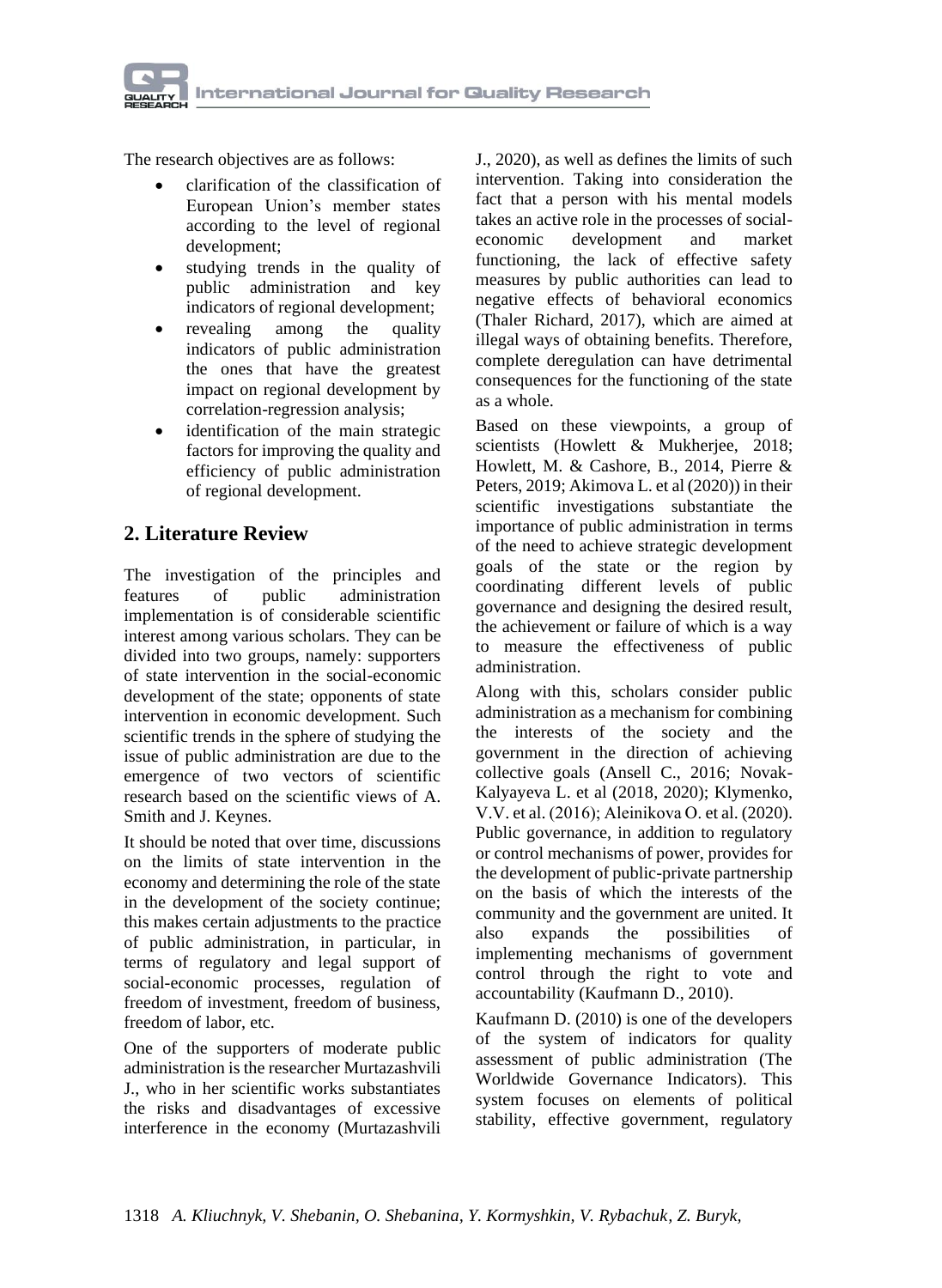and social-economic environment, as well as issues of supremacy of the law in the state. Within the framework of this concept, a group of researchers (Romanenko, Y. O., 2016; Meier K. J. et al., 2019; Akimov O. et al., 2020; Romanenko, Chaplay, 2016) have proved the negative impact of bureaucracy on the efficiency of public administration, which is manifested in the formation of excessive pressure on regulatory rules.

The effectiveness and quality of public administration in the context of regional development was considered by a group of scientists (Kuhlmann et al., 2021) on the example of Germany. This has made it possible to prove the dependence of public administration on the effectiveness and quality of administrative reforms, in particular, in the field of regulatory and legal support of regional development, reforming the administrative-territorial division, the use of tools towards stimulating regional economic development.

The role of public administration in the regional development of European Union has been studied in the works of T. Sowiński, (2016); Fratesi U., & Perucca G. (2020), Crescenzi et al., (2011). In these investigations, the importance of the activities of public authorities in the field of stimulating the development of backward regions, countries that have recently joined EU, has been proved. The main emphasis is on the use of special funds as effective mechanisms of public authority to equalize regional development.

Strategic factors of public administration in the countries of European Union have been investigated by Thöne M. (2017). The scholar proves the importance of EU regional policy strategy, which shapes the activities of public<br>authorities in the field of regional authorities in the field of development through fiscal equalization and distribution of budget funds to various<br>infrastructure, investment and social infrastructure, investment and social programs.

Along with this, the issues of assessing the quality and effectiveness of public

administration in EU in the field of stimulating regional development remain unexplored. In particular, the issues of the impact of qualitative indicators of public governance on quantitative indicators of regional development, such as: GDP per capita, net growth of foreign direct investment and unemployment, are scantily explored. In addition, the grouping of European Union's regions by level of development according to the regional policy of European Union (New Cohesion Policy, 2021) does not make it possible to compare quantitative indicators of the regional economy with qualitative indicators of public administration, forasmuch as statistics on public governance at regional level are not available. Therefore, in order to study the experience of EU countries in the field of strategic factors of public administration, it is advisable to group countries by level of regional development on the basis of available statistical information of European Commission.

# **3. Research Methods**

The following methods have been used in the course of the research, namely:

- the economic and statistical analysis and comparison in studying the dynamics of quality indicators of public administration and regional development of EU and in their grouping by level of regional development;
- the economic-mathematical method while studying correlations between indicators of quality of public administration in EU member states distributed by level of development of regions, which has made it possible to understand the role of public administration in each of the three groups of countries, namely: more developed, transitional, less developed;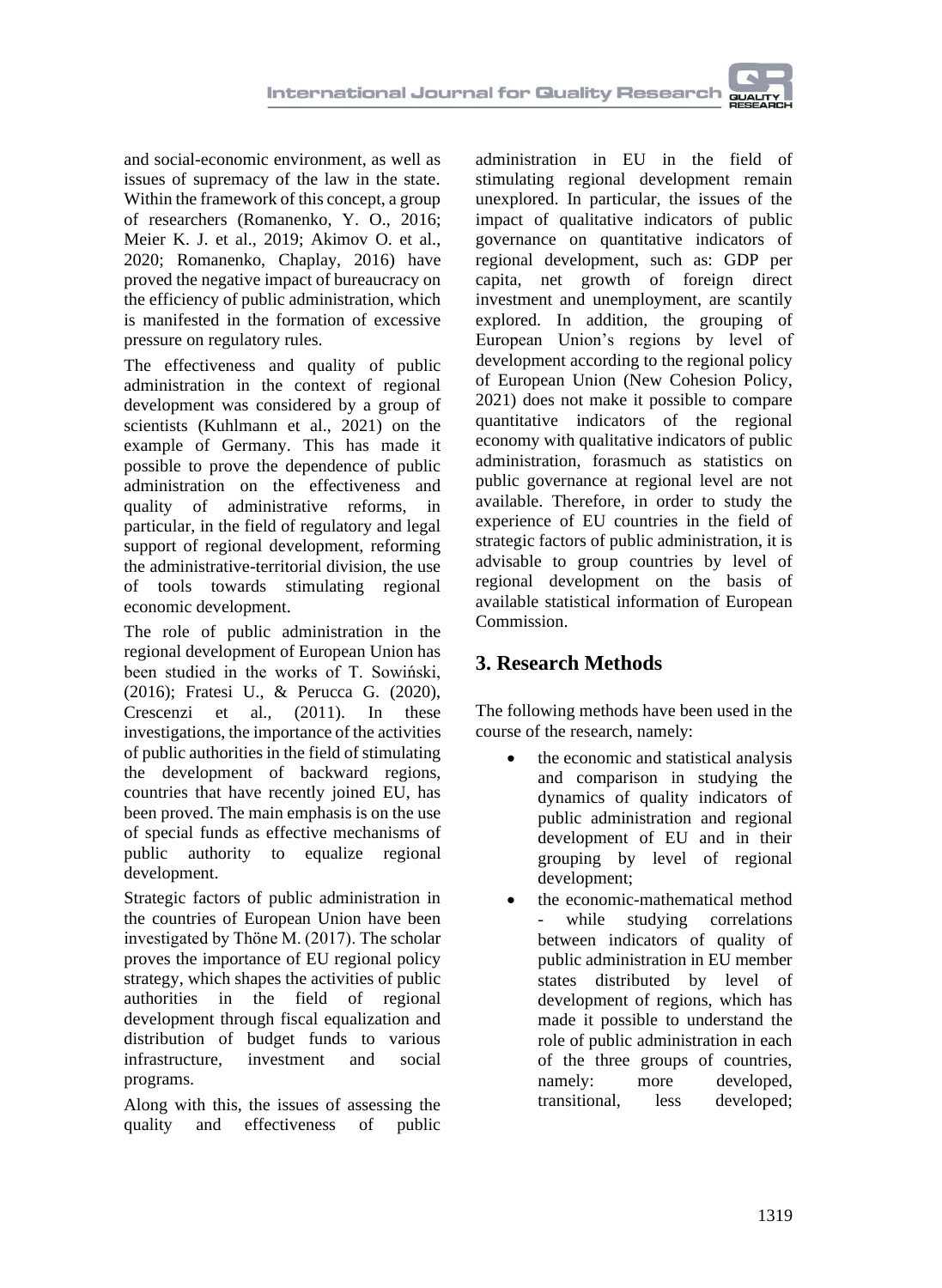• the generalization - for the formation of scientific-theoretical and practical recommendations for determining the strategic factors of public administration in the regional development of European Union.

The following indicators have been analyzed in the academic paper, namely:

- 1. Index of Economic Freedom for EU countries (www.heritage.org).
- GDP per capita (USD) and net inflow of foreign direct investment (billion USD) for EU countries (The World Bank).
- Unemployment rate for EU countries (Eurostat).

### **4. Results of the research**

Enhancing the role and quality of public administration in order to ensure a high level of regional development is one of the goals of EU regional policy. Consequently, the analysis of the effects of public administration on the regional development of European Union is one of the ways to identify both problematic aspects in the sphere of public governance and strategic factors that can increase the effectiveness of public policy in stimulating regional development.

In accordance with EU's regional policy strategy entitled "Regional Development and Cohesion Policy beyond 2020", which was prolonged to 2021-2027, the regions of European Union were divided into: 1) less developed (mainly joined together regions of countries from the convergence zone; their gross domestic product per capita is less than 75% of EU average indicator); 2) transitional (these are regions, GDP per capita of which is from 75 to 90% of EU average indicator); 3) more developed (regions where GDP per capita exceeds 90% of EU average indicator). However, as it has been already mentioned, there is no statistical information on the quality of public administration in the regions of EU Member States. Consequently, there is a need to form groups of countries according to the level of development of their regions based on Eurostat (2020) data, where more developed countries include countries in which GDP per capita exceeds 90% of the EU average in all regions; transitional countries include countries in which GDP per capita in some regions is from 75 to 90% of EU average, however, in other part of countries it exceeds 90%, that is, the regions have mixed indicators in terms of GDP per capita; less developed countries include countries where GDP per capita in the vast majority of regions is less than 75% of EU average (Table 1).

**Table 1.** Classification of EU member states by level of regional development

| More developed regions<br>(9 countries) | Transitional regions<br>(7 countries) | Less developed regions<br>(11 countries) |
|-----------------------------------------|---------------------------------------|------------------------------------------|
| Austria                                 | Spain                                 | Bulgaria                                 |
| Belgium                                 | Italy                                 | Greece                                   |
| Denmark                                 | Malta                                 | Estonia                                  |
| Ireland                                 | Germany                               | Latvia                                   |
| Cyprus                                  | Portugal                              | Lithuania                                |
| Luxembourg                              | Slovenia                              | Poland                                   |
| The Netherlands                         | France                                | Romania                                  |
| Finland                                 |                                       | Slovakia                                 |
| Sweden                                  |                                       | Hungary                                  |
|                                         |                                       | Croatia                                  |
|                                         |                                       | The Czech Republic                       |

Compiled by the author according to the data (New Cohesion Policy, 2021)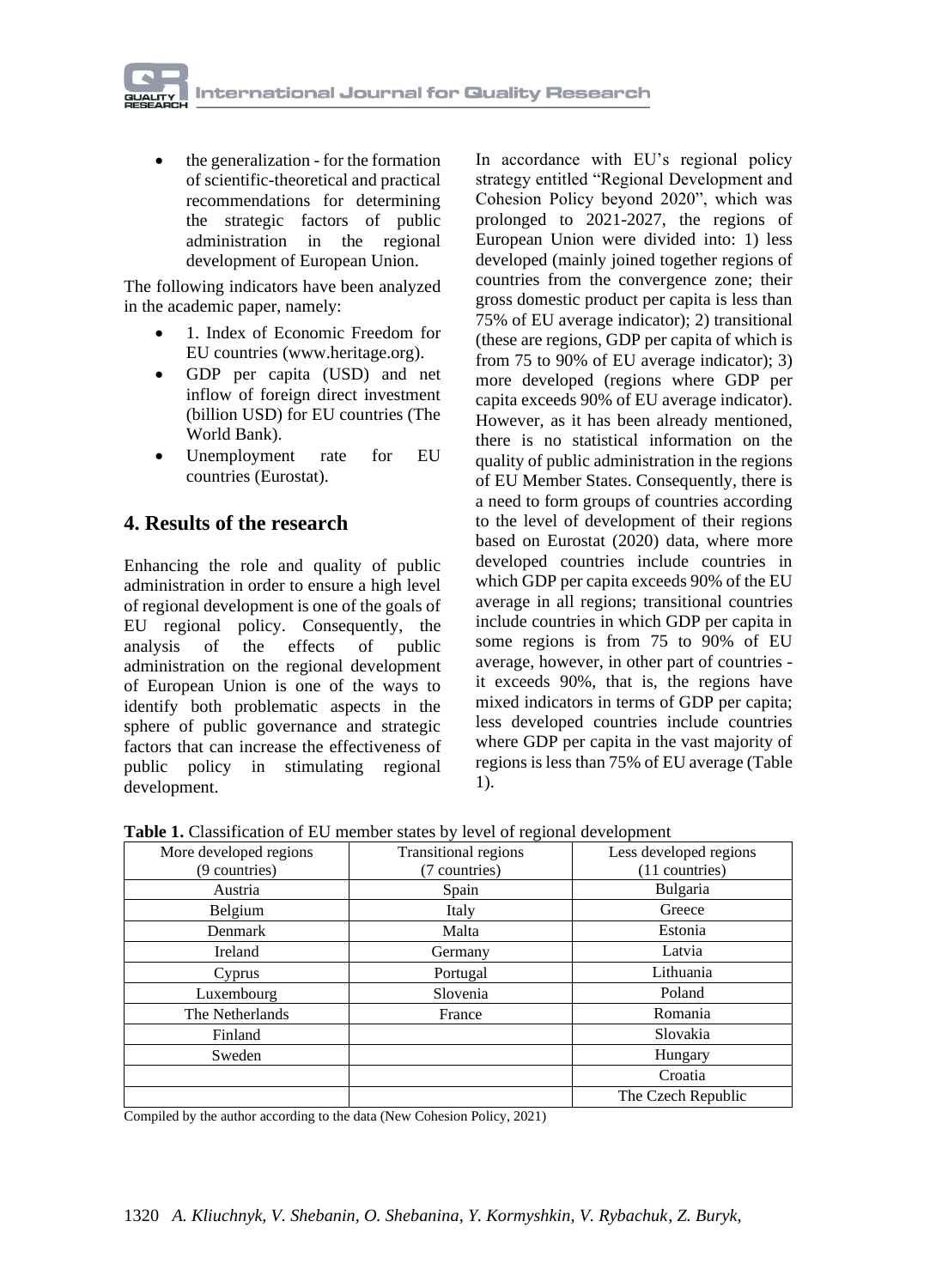Having obtained groups of countries by the level of regional development, we will analyze the quality of public administration in a particular group and its role in the development of regions. In order to assess the quality of public administration in the countries of the world, the system of indicators - The Worldwide Governance Indicators, developed by the World Bank, is applied in the economic literature.

However, in our viewpoint, this methodology is mainly focused on assessing the quality of the legal direction of public governance, that is, assessing the level of the right to vote and accountability of public authorities, the quality of regulatory support of the socialeconomic environment, the degree of rule of law; the level of corruption in the socialeconomic environment; quality of management decisions of public authorities.

Along with this, the methodology of The Worldwide Governance Indicators neglects

such important components of public administration as the level of tax burden, efficiency of public spending and fiscal health, which generally reflect the level of government intervention in economic processes. What is more, an important component of assessing the quality of public governance and its strategic factors is the assessment of the level of freedom of business, investment, trade, which affects the development of the economy in the regions of a particular state. All the components of public administration, described by us, can be analyzed by using the Index of Economic Freedom, which is calculated annually by the Wall Street Journal and the Heritage Foundation for most countries since 1995.

Let's reflect the value of the Index of Economic Freedom for our selected groups of EU member states by level of economic development in Figure 1.



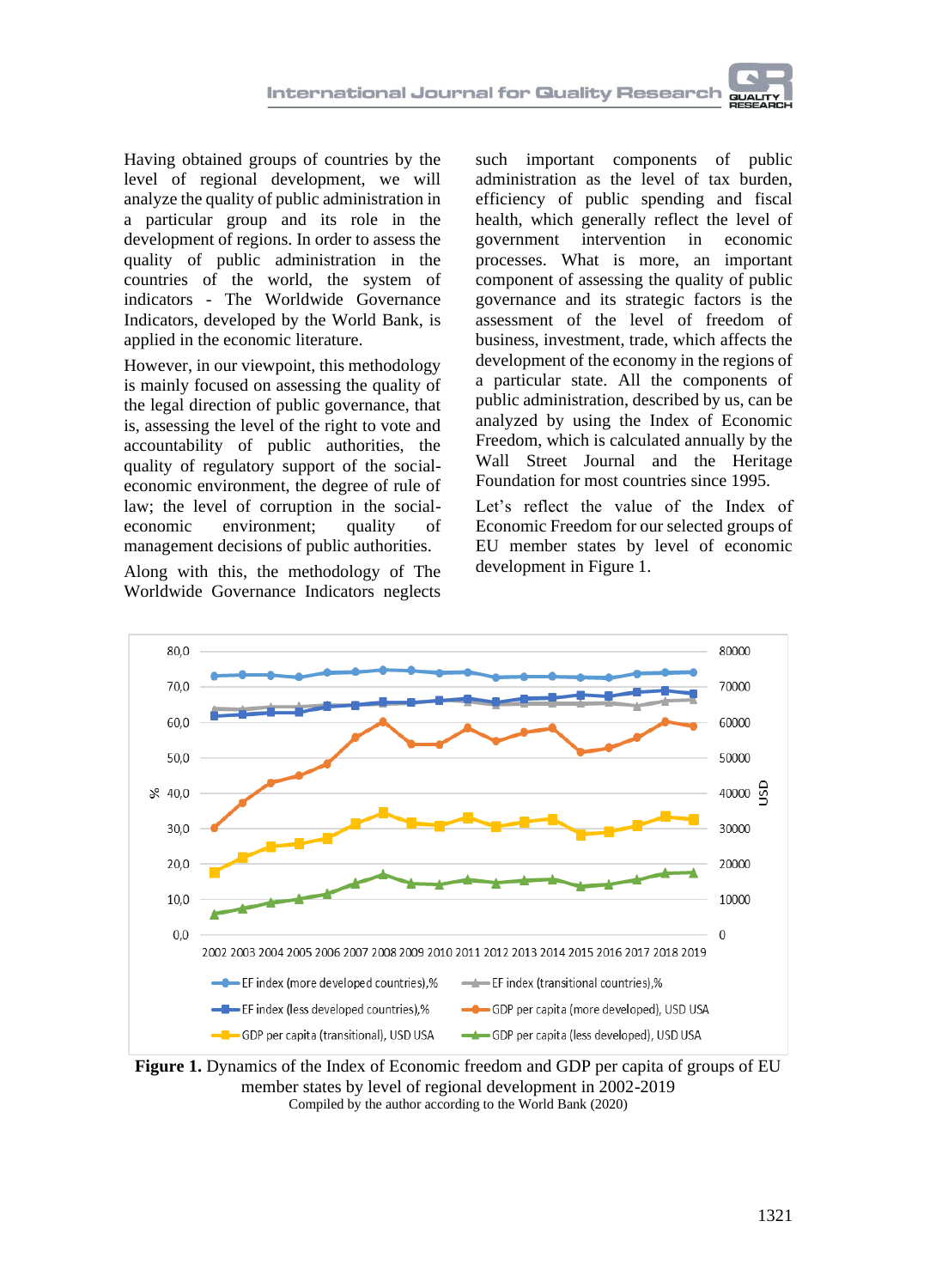

As the data in Figure 1 show, by 2009 the higher level of the Index of Economic freedom corresponded to the higher level of GDP per capita for groups of EU member states in terms of economic development.

However, since 2009, the value of the Index of Economic Freedom of the group of less developed EU member states has exceeded the value of the group of transitional countries, which indicates a faster pace of improving the quality of public governance. Along with this, it should be noted that one of the strategic factors in the development of public governance in the group of less developed EU countries is the structure and strategy of regional policy of European Union, which until 2009 was aimed at converging Eastern European countries through investment from EU budget in infrastructure development, economy and public administration. After 2009, the policy of budget investments in the development of the regions of less developed EU member states has continued, however, budget support is gradually declining in the transitional regions (European Commission: Regional Policy). By the way, it should be noted that the strategy of regional policy of European Union, in addition to funding various regional development programs, provides for measures in order to improve the quality of public administration through the implementation of high standards of governance, improving legislation and increasing the level of freedom of business.

The Index of Economic Freedom includes indicators of quality public administration, which distributed four groups of indicators that, in our viewpoint, reflect all directions of public administration, namely: the rule of law (property rights, efficiency of the judiciary and the integrity of government); the level of government intervention in economic activity (tax burden, government spending and fiscal health); efficiency of state management of the

.

economy (freedom of business, freedom of labor and monetary freedom); market openness (freedom of trade, freedom of investment and financial freedom). It should be emphasized that any of the above indicators of public governance depends on the level of rule of law, the quality of regulatory and legal support of socialeconomic activities in the country, as well as the effectiveness of management decisions of public authorities.

Let's compare the dynamics of the components quality of public administration of the groups of EU member states in terms of economic development (Table 2).

According to data of Table 2, the highest quality of public administration is observed in more developed EU member states in terms of economic development. As for the transitional and less developed countries, the indicators of the rule of law are more effective in the transitional countries, and high efficiency in the sphere of state intervention in the economy is observed in the less developed ones. The efficiency of economy's regulation and market openness are almost at the same level. Herewith, it should be noted that the dynamics of all groups of indicators of Index of Economic Freedom is positive, which indicates a continuous process of improving public governance.

For a more thorough analysis of strategic factors of public governance in the development of EU regions, it is advisable to analyze the level of interrelationships between the components of the Index of Economic Freedom and regional development indicators, such as: GDP per capita, net foreign direct investment and unemployment.

Let's group the results of the correlation analysis of the interrelationships between the quality of public governance and regional development indicators of more developed EU member states in Table 3.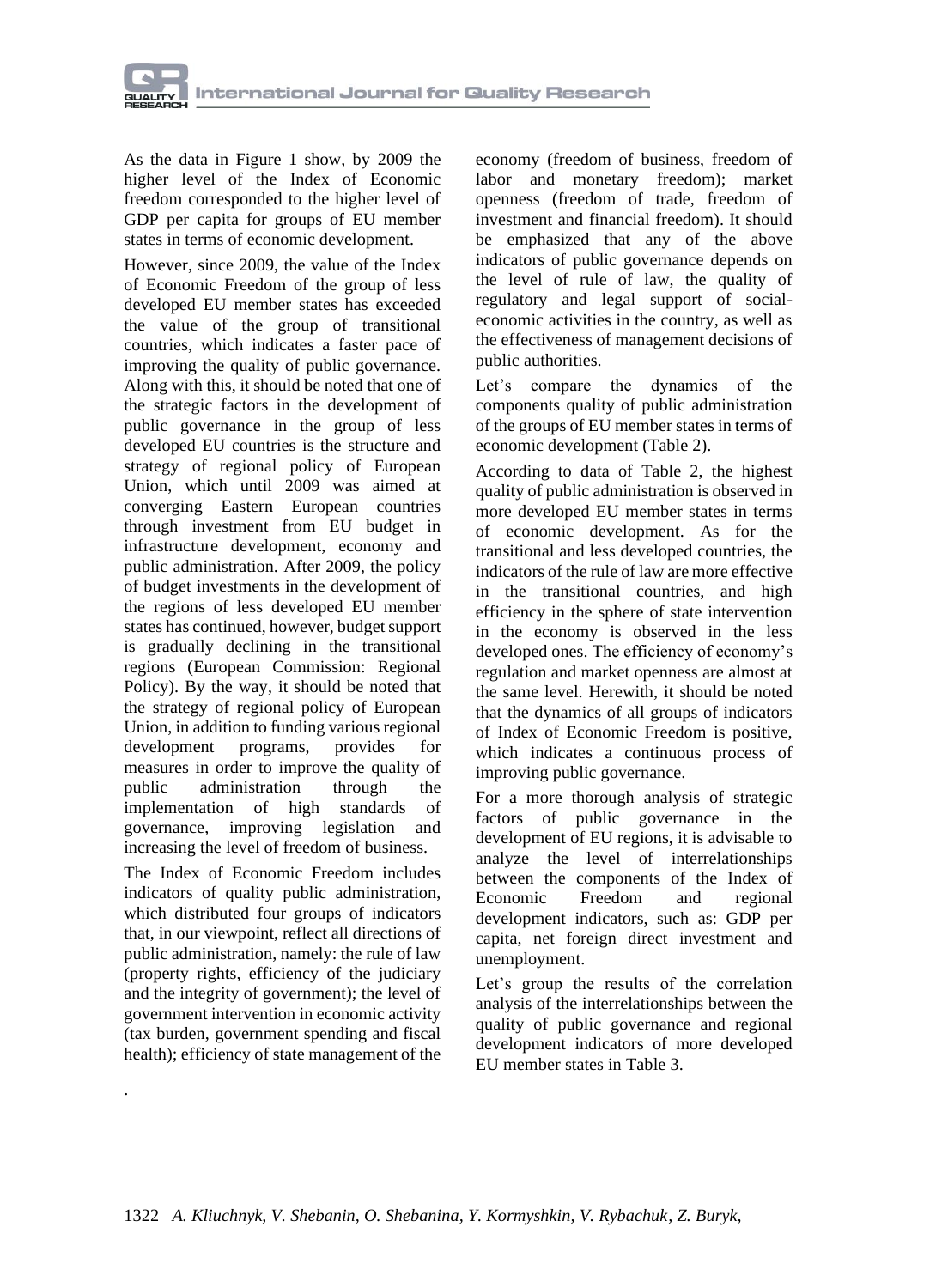| IF                    | Groups of<br>countries                          | 2002 | 2003 | 2004 | 2005 | 2006                                                                                                                                                                                                                                                                                                        | 2007 | 2008 | 2009 | 2010 | 201 | $\mathbf{C}$<br>201 | 3<br>201 | 4<br>201 | 5<br>201 | ৩<br>201 | 2017 | ${}^{\infty}$<br>2013 | 2019                                                                                      |
|-----------------------|-------------------------------------------------|------|------|------|------|-------------------------------------------------------------------------------------------------------------------------------------------------------------------------------------------------------------------------------------------------------------------------------------------------------------|------|------|------|------|-----|---------------------|----------|----------|----------|----------|------|-----------------------|-------------------------------------------------------------------------------------------|
|                       | more developed                                  |      |      |      |      |                                                                                                                                                                                                                                                                                                             |      |      |      |      |     |                     |          |          |          |          |      |                       | 57,1 57,1 57,3 57,3 57,0 56,7 56,7 56,7 56,4 56,1 55,8 55,9 55,7 54,6 55,1 79,0 79,2 77,8 |
| Rule of<br>_aw        | transitional                                    |      |      |      |      | 43,7 43,9 44,9 43,2 45,4 45,7 45,5 45,7 45,5 43,7 43,8 43,7 43,9 41,8 44,1 43,7 66,4 65,6 63,7                                                                                                                                                                                                              |      |      |      |      |     |                     |          |          |          |          |      |                       |                                                                                           |
|                       | less developed                                  |      |      |      |      |                                                                                                                                                                                                                                                                                                             |      |      |      |      |     |                     |          |          |          |          |      |                       | 31,6 31,7 30,2 30,2 30,5 31,6 32,6 33,5 34,2 33,4 33,3 32,5 33,0 34,8 34,8 58,1 56,6 53,5 |
| 'Ծ                    | more developed                                  |      |      |      |      |                                                                                                                                                                                                                                                                                                             |      |      |      |      |     |                     |          |          |          |          |      |                       | 27,4 27,3 28,6 28,2 27,8 28,6 28,9 29,6 30,7 29,9 25,5 26,8 26,7 26,6 28,3 54,7 57,9 60,3 |
| government's<br>evel  | transitional                                    |      |      |      |      |                                                                                                                                                                                                                                                                                                             |      |      |      |      |     |                     |          |          |          |          |      |                       | 29,5 29,4 28,6 29,8 30,3 29,6 30,1 31,4 32,6 31,9 29,2 29,3 28,9 27,4 27,8 46,6 51,9 56,4 |
|                       | less developed                                  |      |      |      |      |                                                                                                                                                                                                                                                                                                             |      |      |      |      |     |                     |          |          |          |          |      |                       | 37,8 39,4 40,4 39,3 41,5 43,2 43,3 43,1 43,2 43,0 40,6 43,6 42,9 42,8 42,3 69,0 71,5 73,0 |
| ð<br>$\sim$           | more developed                                  |      |      |      |      |                                                                                                                                                                                                                                                                                                             |      |      |      |      |     |                     |          |          |          |          |      |                       | 51,555,054,877,981,080,180,379,777,178,378,077,077,577,576,577,076,275,5                  |
| xuouose<br>Efficiency | transitional                                    |      |      |      |      |                                                                                                                                                                                                                                                                                                             |      |      |      |      |     |                     |          |          |          |          |      |                       | 51,5 52,4 52,7 70,8 72,1 70,5 70,9 70,1 69,3 69,9 69,6 69,4 69,1 70,1 70,0 70,5 71,3 70,4 |
|                       | less developed                                  |      |      |      |      |                                                                                                                                                                                                                                                                                                             |      |      |      |      |     |                     |          |          |          |          |      |                       | 47,7 47,8 48,6 69,4 70,7 69,8 70,4 70,0 69,2 71,0 70,6 71,1 71,5 71,6 71,2 71,9 71,9 70,6 |
|                       | more developed                                  |      |      |      |      |                                                                                                                                                                                                                                                                                                             |      |      |      |      |     |                     |          |          |          |          |      |                       | 79,8 80,4 79,9 79,8 81,2 81,8 82,9 80,5 80,5 83,1 83,1 82,8 83,0 83,0 82,9 82,5 82,9 82,6 |
| openness<br>Market    | transitional                                    |      |      |      |      | 66,6 65,4 67,1 66,5 68,4 70,8 71,0 71,5 73,7 74,2 74,0 75,1 75,9 76,2 76,5 75,2 75,4 75,1                                                                                                                                                                                                                   |      |      |      |      |     |                     |          |          |          |          |      |                       |                                                                                           |
|                       | less developed<br>$C_1$ 1 $1$ 1 $1$ 1 $1$ 1 $1$ |      |      |      |      | $\mathbf{r}$ , $\mathbf{r}$ , $\mathbf{r}$ , $\mathbf{r}$ , $\mathbf{r}$ , $\mathbf{r}$ , $\mathbf{r}$ , $\mathbf{r}$ , $\mathbf{r}$ , $\mathbf{r}$ , $\mathbf{r}$ , $\mathbf{r}$ , $\mathbf{r}$ , $\mathbf{r}$ , $\mathbf{r}$ , $\mathbf{r}$ , $\mathbf{r}$ , $\mathbf{r}$ , $\mathbf{r}$ , $\mathbf{r}$ , |      |      |      |      |     |                     |          |          |          |          |      |                       | 68,0 67,7 69,2 71,1 72,2 71,2 73,1 72,1 74,3 75,1 74,8 75,2 76,5 76,6 76,4 75,2 75,8 75,5 |

**Table 2.** Dynamics of quality indicators of public administration

Calculated by the author according to Index of Economic freedom

| Table 3. Correlation matrix of indicators quality of public governance efficiency and indicators |  |  |  |  |  |  |  |  |
|--------------------------------------------------------------------------------------------------|--|--|--|--|--|--|--|--|
| of regional development of more developed countries of European Union in 2002-2019               |  |  |  |  |  |  |  |  |

| Indicators                   | Property<br>Rights | Effectiveness<br>Judicial | Government<br>Integrity | Tax Burden                             | Government<br>Spending | <b>Fiscal Health</b> | <b>Business</b><br>Freedom | Freedom<br>Labor         | Monetary<br>Freedom | Trade Freedom | Investment<br>Freedom | Financial<br>Freedom | Economic<br>Freedom | GDP per capita | Foreign direct<br>Investment                                                              | Unemployment<br>Rate |
|------------------------------|--------------------|---------------------------|-------------------------|----------------------------------------|------------------------|----------------------|----------------------------|--------------------------|---------------------|---------------|-----------------------|----------------------|---------------------|----------------|-------------------------------------------------------------------------------------------|----------------------|
| <b>Property Rights</b>       | 1                  |                           |                         |                                        |                        |                      |                            |                          |                     |               |                       |                      |                     |                |                                                                                           |                      |
| Judicial Effectiveness       | $-0,67$            | 1                         |                         |                                        |                        |                      |                            |                          |                     |               |                       |                      |                     |                |                                                                                           |                      |
| Government Integrity         |                    | $0,74$ -0,79              | $\mathbf{1}$            |                                        |                        |                      |                            |                          |                     |               |                       |                      |                     |                |                                                                                           |                      |
| Tax Burden                   | $-0.67$            | 0,27                      | $-0.48$                 | $\mathbf{1}$                           |                        |                      |                            |                          |                     |               |                       |                      |                     |                |                                                                                           |                      |
| Government Spending          | 0,41               | 0,13                      | 0,12                    | $-0,50$                                | $\mathbf{1}$           |                      |                            |                          |                     |               |                       |                      |                     |                |                                                                                           |                      |
| <b>Fiscal Health</b>         |                    | $-0.67$ 1,00 $-0.78$      |                         | 0,27                                   | 0,14                   | 1                    |                            |                          |                     |               |                       |                      |                     |                |                                                                                           |                      |
| <b>Business Freedom</b>      |                    | $-0,14$ $-0,18$ 0.01      |                         | 0,48                                   |                        | $-0,19$ $-0,18$      | 1                          |                          |                     |               |                       |                      |                     |                |                                                                                           |                      |
| Labor Freedom                |                    |                           |                         | $-0.43$ 0.14 $-0.32$ 0.70 $-0.27$ 0.14 |                        |                      | 0,74                       | 1                        |                     |               |                       |                      |                     |                |                                                                                           |                      |
| <b>Monetary Freedom</b>      |                    |                           |                         | $0,38$   $0,24$   $-0,12$   $-0,38$    |                        | $0,26$ 0,22          |                            | $-0,44$ $-0,33$          | 1                   |               |                       |                      |                     |                |                                                                                           |                      |
| <b>Trade Freedom</b>         |                    | $-0,73$ 0,27              |                         | $-0,59$ 0,66                           |                        | $-0,30$ 0,26         | 0,61                       | 0,69                     | $-0,54$             | 1             |                       |                      |                     |                |                                                                                           |                      |
| <b>Investment Freedom</b>    |                    | $-0.88$ 0.45 $-0.62$      |                         |                                        | $0,66$ -0.62 0.45      |                      | 0,15                       | 0,39                     | $-0,25$             | 0,66          | 1                     |                      |                     |                |                                                                                           |                      |
| <b>Financial Freedom</b>     | 0,92               |                           |                         | $-0,50$ 0,75 $-0,71$                   |                        |                      |                            | $0,49$ -0,50 -0,18 -0,45 | 0,39                |               | $-0,80$ $-0,88$       | 1                    |                     |                |                                                                                           |                      |
| <b>Economic Freedom</b>      | 0,17               | 0,27                      |                         | $-0.08$ $-0.19$ 0.71 0.28              |                        |                      |                            | $0,34 \mid 0,21$         | 0,23                |               | $0,09$ -0,31          | 0,30                 | 1                   |                |                                                                                           |                      |
| GDP per capita               | $-0.64$            |                           |                         | $0,35$ -0,43 0,75                      | $-0,19$                | 0,35                 | 0,74                       | 0,82                     | $-0,44$             | 0,83          | 0,55                  | $-0,58$ 0,36         |                     | $\mathbf{1}$   |                                                                                           |                      |
| Foreign direct<br>Investment | 0.01               |                           |                         | $0,25$ -0,34 0,01 -0,07 0,21           |                        |                      | 0,07                       |                          | $0,18$ 0,37         |               | $0,00$ 0.06           |                      | $0,00$ 0.17         | 0,08           | 1                                                                                         |                      |
| <b>Unemployment Rate</b>     |                    |                           |                         |                                        |                        |                      |                            |                          |                     |               |                       |                      |                     |                | -0,45 -0,21 -0,11  0,56 -0,63 -0,22  0,44  0,41 -0,77  0,61  0,45 -0,59 -0,50  0,40 -0,14 | 1                    |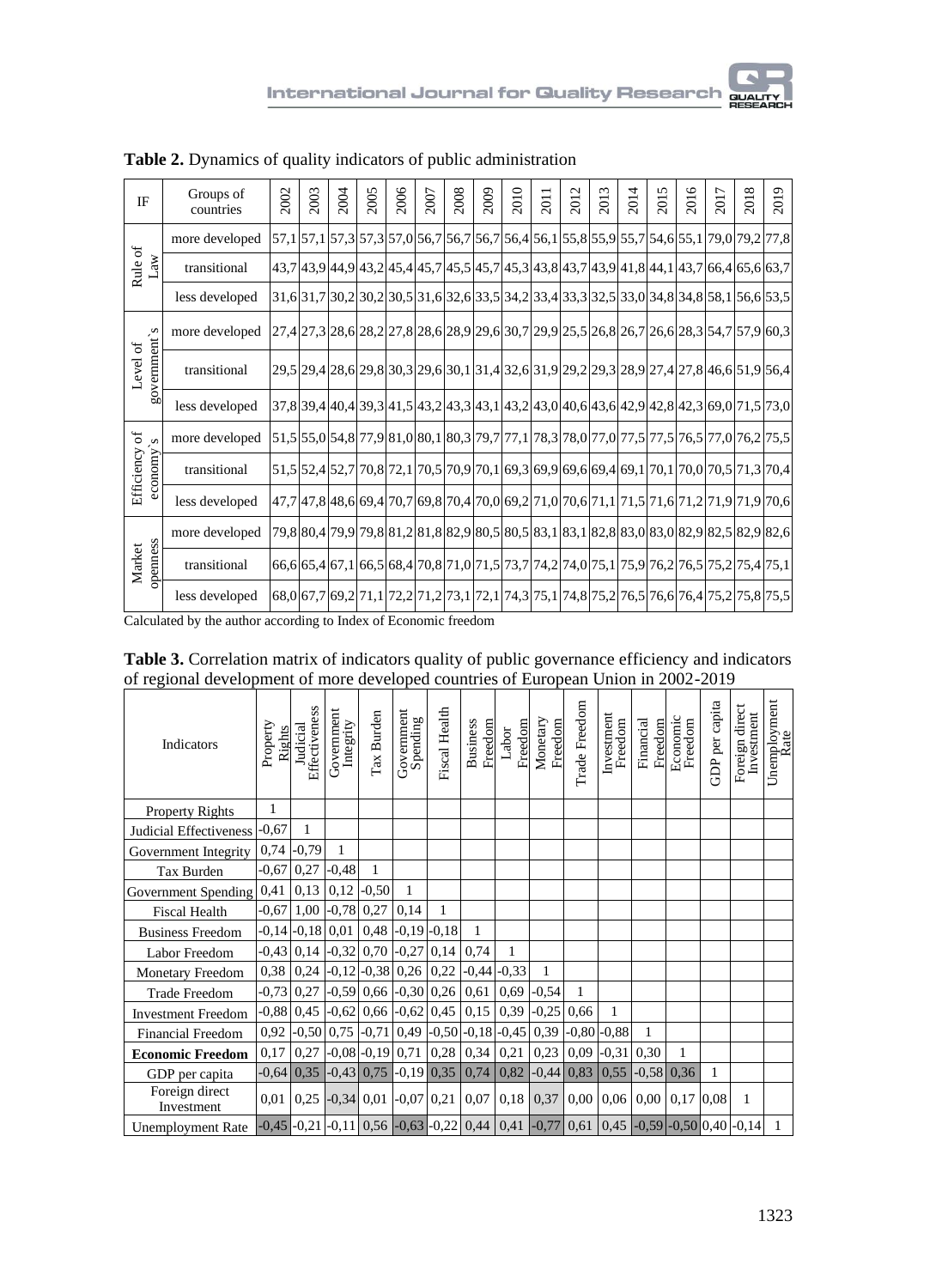Let's focus on correlation coefficients above 0,3, which reflect moderate interrelationships between indicators, by using the Chaddock scale. Thus, as evidenced by the data in Table 2, the correlation dependence of the Index of Economic Freedom and GDP per capita in the more developed EU member states has a positive value (0,36), which indicates the presence of a moderate interrelationship between the quality of public governance and regional development. However, it should be noted that strategic factors of public administration in the development of the regions of more developed EU member states may be factors related to ensuring a high level of freedom of trade (correlation coefficient – 0,83), freedom of labor (0,82), tax burden (0,75) and freedom of business (0,74). In order to accelerate GDP growth per capita in more developed EU member states, it is necessary to increase the efficiency level of the judiciary, financial health and freedom of investments. Along with this, it should be noted that some components of the Index of Economic Freedom have a negative impact on the dynamics of GDP growth per capita, namely: property rights, government integrity, monetary and fiscal freedom. In our viewpoint, the increase in the share of private property in the economies of more developed countries may lead to the neglect of state interests in the context of economic activity; this is related to the alienation of commercial real estate to foreigners or the registration of business abroad, which, in turn, leads not only to payment of taxes in other countries, but also to the accumulation of income abroad. According to the data of Table 2, an improvement in legal proceedings can lead to an increase in control over property rights and an increase in GDP per capita. Regarding the issue of monetary and fiscal freedom, the consequence of such decisions is quite often the processes of delimiting the financial and real sectors of the economy, accompanied by a decline in production and the emergence of "financial bubbles".

Regarding the strategic factors quality of public governance in terms of stimulating the inflow of foreign direct investments, monetary freedom is among them (correlation coefficient –  $0,37$ ; this is quite objective, forasmuch as the size of the central bank's interest rates determines the formation of the yield on government and corporate bonds. However, along with this, a negative factor should be noted - the integrity of the government, which is also objective, forasmuch as deteriorating government integrity increases the risk of investing in government securities as well as in the country's economy due to a possible downgrade of the country's sovereign rating. Therefore, in order to stimulate foreign direct investment, all components of the Index of Economic Freedom require improvement, except for the integrity of the government.

An analysis of the interrelationship between the components of the Index of Economic Freedom and the unemployment rate in more developed EU member states by level of regional development indicates an inverse dependence, which confirms the hypothesis that a higher level of quality of public administration leads to lower unemployment. Strategic factors in this context may be as follows: government expenditures  $(-0.63)$ , monetary freedom (-0,77), fiscal freedom (- 0,59) and property rights (-0,45). Herewith, there are factors that lead to rising unemployment, such as: tax burden, freedom of business, labor, investment and trade.

Analysis of strategic factors quality of public governance in the regional development of more developed EU member states shows that in practice there can be no equal positive impact of all components of the Index of Economic Freedom on GDP dynamics per capita, net inflow of foreign direct investment and unemployment. In our viewpoint, this situation is objective, forasmuch as some components of the Index of Economic Freedom are mutually exclusive, and some of them act as compensators for each other.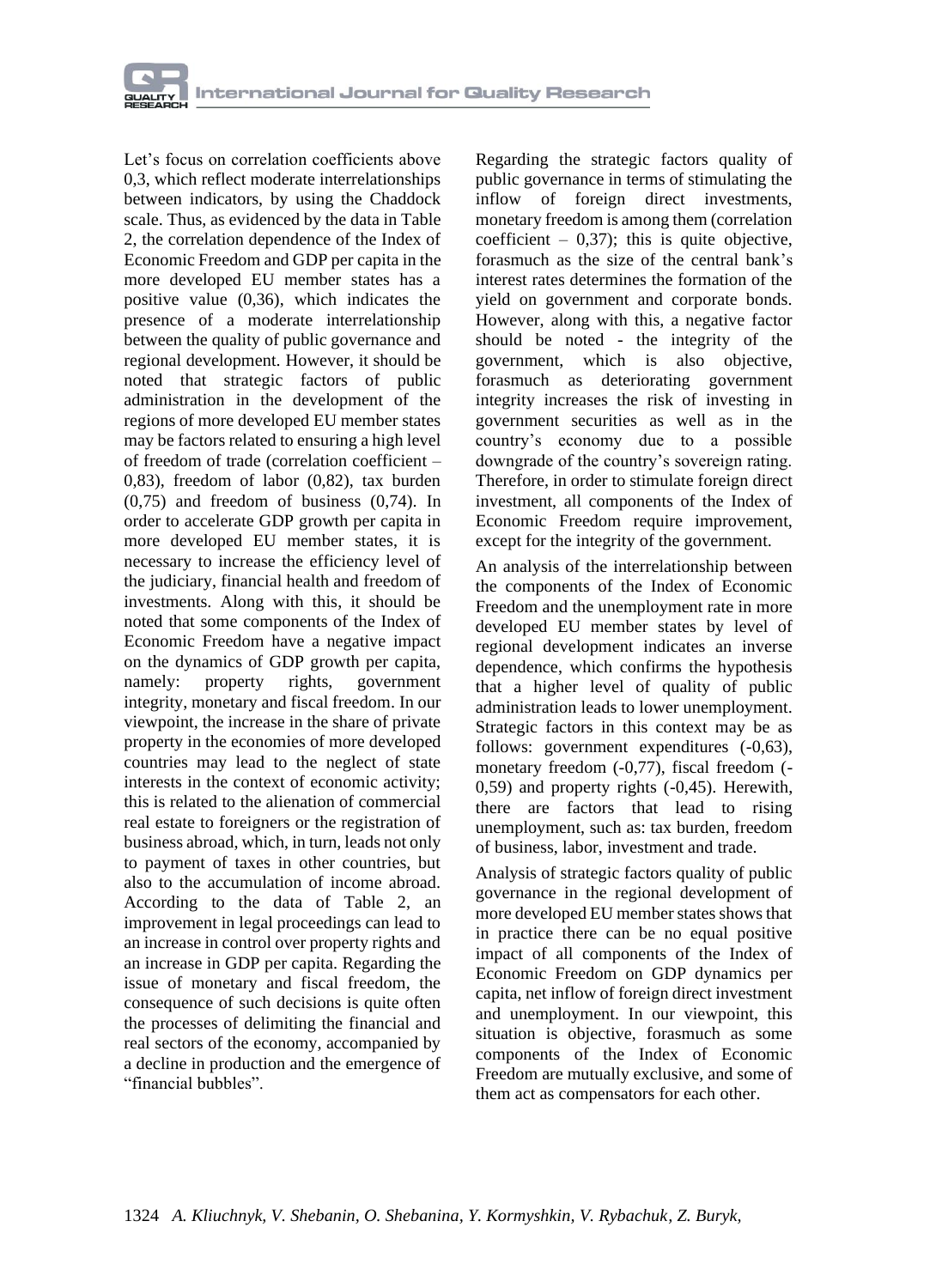Therefore, in order to implement effective public administration, it is necessary to choose a strategy combining strategic factors that will have a very positive impact on the dynamics of regional development. In this context, the experience of the regional policy of European Union is positive, which defines clear goals of regional development and determines the directions and scope of their investment and management support.

When it comes to the analysis of the correlation between the indicators of quality of public governance and indicators of regional development of transitional countries in EU, the analytical data are grouped in Table 4.

**Table 4.** Correlation matrix of indicators of public governance efficiency and indicators of regional development of transitional countries of European Union in 2002-2019

| Indicators                   | Property Rights | <b>Judicial Effectiveness</b> | Government Integrity | Tax Burden   | Government<br>Spending                    | Fiscal Health | <b>Business Freedom</b> | Labor Freedom | Monetary Freedom     | Trade Freedom | Investment Freedom | Financial Freedom | Economic Freedom | GDP per capita  | Foreign direct<br>Investment | Unemployment Rate |
|------------------------------|-----------------|-------------------------------|----------------------|--------------|-------------------------------------------|---------------|-------------------------|---------------|----------------------|---------------|--------------------|-------------------|------------------|-----------------|------------------------------|-------------------|
| <b>Property Rights</b>       | 1               |                               |                      |              |                                           |               |                         |               |                      |               |                    |                   |                  |                 |                              |                   |
| Judicial<br>Effectiveness    | 0.65            | $\mathbf{1}$                  |                      |              |                                           |               |                         |               |                      |               |                    |                   |                  |                 |                              |                   |
| Government<br>Integrity      | $-0.48$         | $-0.50$                       | 1                    |              |                                           |               |                         |               |                      |               |                    |                   |                  |                 |                              |                   |
| Tax Burden                   | $-0.17$         | 0,25                          | 0.24                 | $\mathbf{1}$ |                                           |               |                         |               |                      |               |                    |                   |                  |                 |                              |                   |
| Government<br>Spending       | 0.26            | 0,01                          | 0.09                 | $-0.14$      | 1                                         |               |                         |               |                      |               |                    |                   |                  |                 |                              |                   |
| <b>Fiscal Health</b>         | 0,63            | 0,98                          | $-0,50$              | 0,25         | 0,06                                      | 1             |                         |               |                      |               |                    |                   |                  |                 |                              |                   |
| <b>Business</b><br>Freedom   | $-0,56$         | $-0.33$                       | 0.63                 | 0,76         | 0,01                                      | $-0.32$       | 1                       |               |                      |               |                    |                   |                  |                 |                              |                   |
| Labor Freedom                | $-0.19$         | 0,25                          | 0,24                 | 0,77         | $-0,18$                                   | 0,25          | 0,63                    | 1             |                      |               |                    |                   |                  |                 |                              |                   |
| Monetary<br>Freedom          | 0.51            | 0,43                          |                      |              | $-0.53$ $-0.21$ $-0.20$                   | 0,37          | $-0,61$                 | $-0.18$       | 1                    |               |                    |                   |                  |                 |                              |                   |
| <b>Trade Freedom</b>         | $-0.29$         | 0,23                          | 0.19                 | 0.83         | $-0.31$                                   | 0,22          | 0.67                    | 0.85          | $-0.34$              | 1             |                    |                   |                  |                 |                              |                   |
| Investment<br>Freedom        | $-0.05$         | 0,49                          | $-0,21$              |              | $0.56$ -0.50                              | 0,49          | 0.17                    | 0,41          | $-0.04$              | 0.73          | 1                  |                   |                  |                 |                              |                   |
| Financial<br>Freedom         | $-0.23$         | 0,06                          | 0,01                 | 0.64         | $-0,24$                                   | 0,06          | 0,54                    | 0,62          | $-0,47$              | 0,76          | 0,49               | $\mathbf{1}$      |                  |                 |                              |                   |
| Economic<br>Freedom          | $-0.08$         | 0,31                          | 0,13                 | 0,78         | 0,08                                      | 0,38          | 0,57                    | 0,72          | $-0,36$              | 0,79          | 0,61               | 0.67              | 1                |                 |                              |                   |
| GDP per capita               | $-0.23$         | 0,31                          | 0.29                 | 0,85         | $-0,12$                                   | 0,32          | 0,70                    | 0,81          | $-0,35$              | 0,83          | 0,54               | 0.68              | 0,82             | 1               |                              |                   |
| Foreign direct<br>Investment | $-0.39$         | $-0.18$                       | 0,74                 | 0,16         | 0,01                                      | $-0,17$       | 0,43                    | 0,49          | $-0,30$              | 0,27          | $-0.14$            | 0.09              | 0,25             | 0,44            | 1                            |                   |
| Unemployment<br>Rate         | $-0.51$         |                               |                      |              | $-0.54$ $-0.03$ 0.17 $-0.31$ $-0.57$ 0.39 |               |                         |               | $-0.09$ $-0.34$ 0.17 |               | 0.18               | 0.33              |                  | $-0.03$ $-0.04$ | $-0.38$                      | 1                 |

Compiled by the author based on data of World Bank (2020)

The data in Table show that, in contrast to more developed countries, the correlation interrelation between the components of the Index of Economic Freedom and the indicators of regional development of EU transitional countries is closer (0,82), which,

in turn, indicates a higher level of public administration efficiency. Strategic factors of public governance in the regional development of transitional countries can be as follows: efficiency of the judiciary, tax burden, financial health, freedom of business,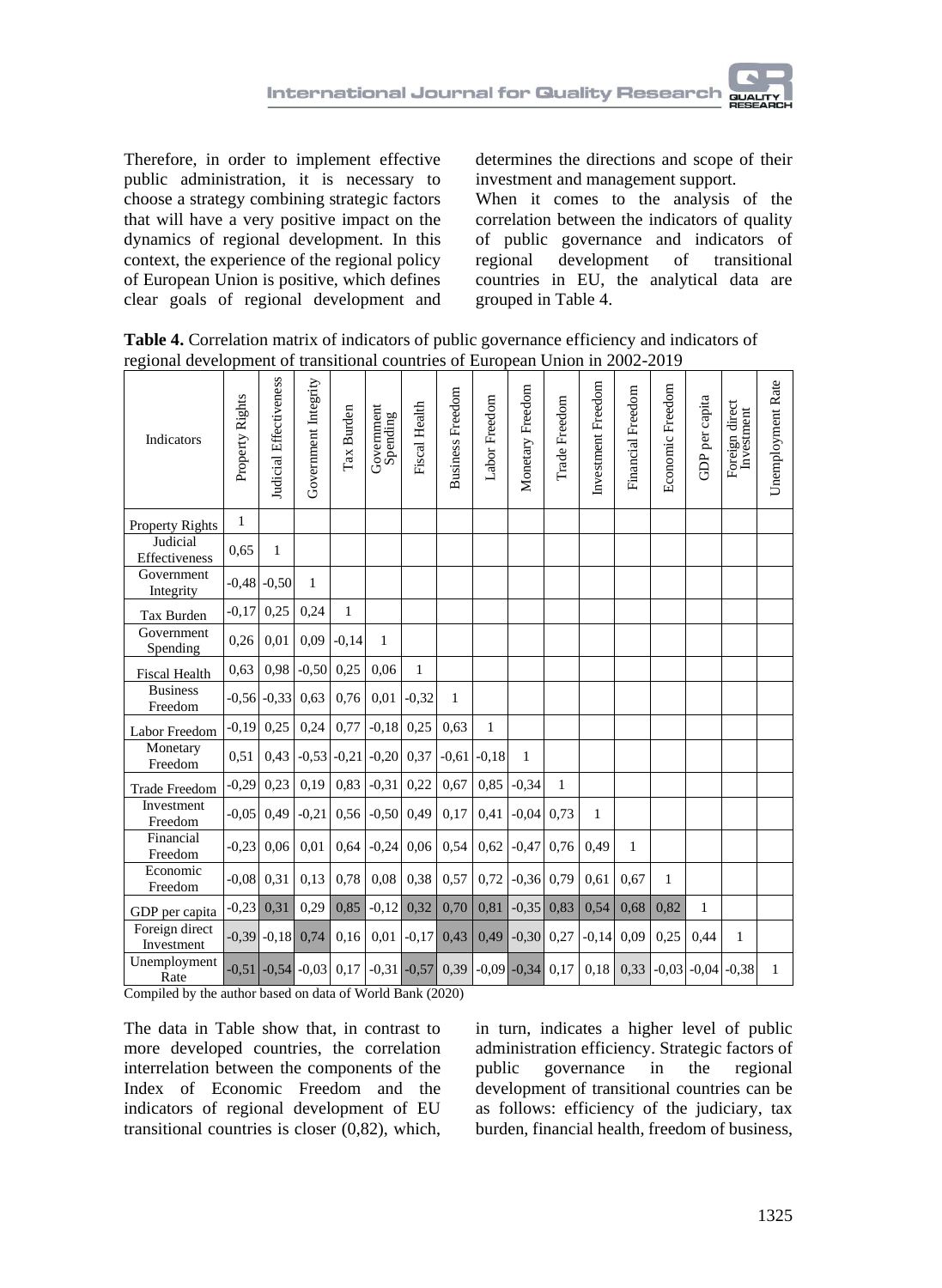

labor, trade, investment and fiscal freedom. Herewith, the highest level of interrelation is observed between the tax burden, freedom of business, labor and trade. Along with this, there is a slight negative link between monetary freedom and GDP per capita.

Regarding the interrelationship of the Index of Economic Freedom and the net inflow of foreign investment and the unemployment rate, its significance is insignificant, however, some components of the index have a positive impact on the dynamics of foreign investments and employment. In particular, the integrity of the government has a positive impact on foreign investments, which in our viewpoint, is objective, forasmuch as in such countries, as: France, Germany, Italy and Spain there are age-old traditions of public administration that inspire confidence on the part of foreign investors. In addition, it is worth noting such factors, as: freedom of business and freedom of labor. Factors related to property rights and monetary freedom have a negative impact on investments' dynamics.

Unemployment's dynamics in EU transitional countries by regional development depends on property rights, efficiency of justice, fiscal health and monetary freedom. On the other hand, such factors as business freedom and fiscal freedom have a negative impact on the level of employment.

Analysis of the interrelationship between the Index of Economic Freedom and regional development indicators shows a high level of efficiency of public governance in terms of stimulating GDP growth per capita. However, the overall level of public administration in EU transitional countries requires improvements in the direction of stimulating foreign direct investments and increasing employment. The results of the correlation analysis of public administration quality indicators and regional development indicators are grouped in Table 5.

According to the data of Table 5, the correlation interrelationship between GDP per capita and the Index of Economic Freedom of less developed countries is the

highest among all groups of EU member states in terms of regional development, which indicates a high level of public governance efficiency. While analyzing the structure of strategic factors influencing the dynamics of GDP per capita in less developed EU member states by level of regional development, it should be noted that except for fiscal freedom, all other components of the Index of Economic Freedom have a positive impact on the analyzed indicator of regional development. Along with this, the Index of Economic Freedom has little effect on the dynamics of net inflows of foreign investment; however, it has a positive impact on employment growth. The basic strategic factors leading to decrease in unemployment in less developed countries are as follows: employment rights, efficiency of justice, fiscal health, freedom of labor and monetary freedom.

At the same time, the analysis of the interrelationship between public governance quality indicators and regional development indicators has made it possible to understand the need to increase the role of public authorities in stimulating foreign investment, especially in less developed countries, forasmuch as net foreign investment inflows are negative (Figure 2).

In this context, the experience of European Union, which has created a network of special development funds for such purposes, is a successful case in equalizing investment income in the regions, namely: European Regional Development Fund, European Social Fund, European Agricultural Fund for Rural Development, European Maritime and Fisheries Fund. The purpose of such funds centers around developing countries with backward economies and financing infrastructure projects. The activities of the listed funds allow to legally circumvent WTO restrictions in various interstate agreements on state stimulation of economic development, enabling EU to pursue an effective regional development policy and to pursue the interests of the community.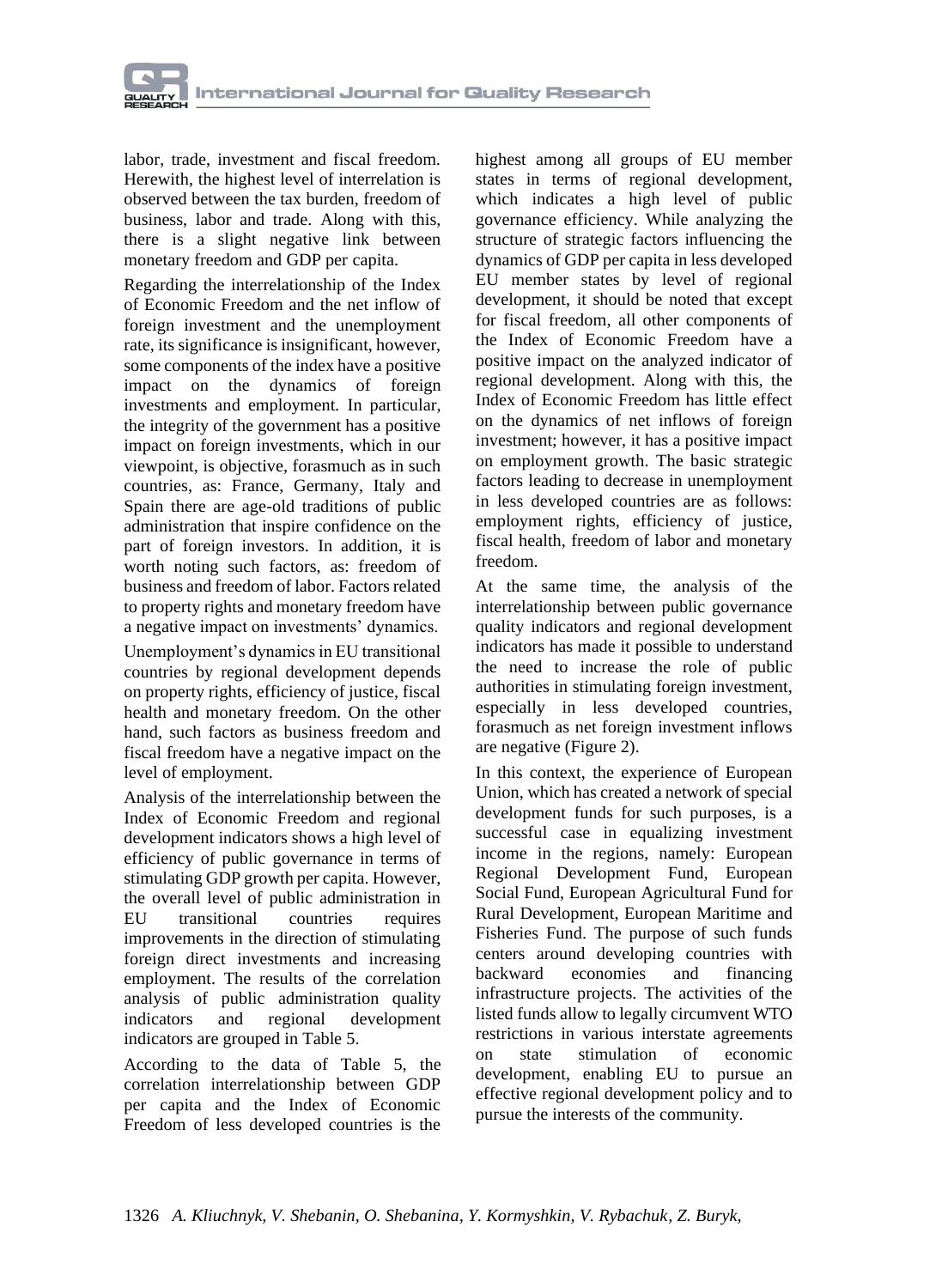| Indicators                                                                                                                                                                                                   | Property Rights | Effectiveness<br>Judicial                                                              | Government<br>Integrity                  | Tax Burden      | Government<br>Spending | Fiscal Health                      | <b>Business</b><br>Freedom | Labor Freedom    | Monetary<br>Freedom | Trade Freedom         | Investment<br>Freedom   | Financial<br>Freedom | Economic<br>Freedom | GDP per capita | Foreign direct<br>Investment | Unemployment<br>Rate |
|--------------------------------------------------------------------------------------------------------------------------------------------------------------------------------------------------------------|-----------------|----------------------------------------------------------------------------------------|------------------------------------------|-----------------|------------------------|------------------------------------|----------------------------|------------------|---------------------|-----------------------|-------------------------|----------------------|---------------------|----------------|------------------------------|----------------------|
| <b>Property Rights</b>                                                                                                                                                                                       | 1               |                                                                                        |                                          |                 |                        |                                    |                            |                  |                     |                       |                         |                      |                     |                |                              |                      |
| Judicial Effectiveness 0,96                                                                                                                                                                                  |                 | $\mathbf{1}$                                                                           |                                          |                 |                        |                                    |                            |                  |                     |                       |                         |                      |                     |                |                              |                      |
| Government Integrity                                                                                                                                                                                         | 0,34            | 0,24                                                                                   | $\mathbf{1}$                             |                 |                        |                                    |                            |                  |                     |                       |                         |                      |                     |                |                              |                      |
| Tax Burden                                                                                                                                                                                                   |                 | $0,26$ 0.18                                                                            | 0,69                                     | 1               |                        |                                    |                            |                  |                     |                       |                         |                      |                     |                |                              |                      |
| Government<br>Spending                                                                                                                                                                                       |                 | $-0.09$ $-0.07$                                                                        |                                          | $-0.04$ $-0.02$ | 1                      |                                    |                            |                  |                     |                       |                         |                      |                     |                |                              |                      |
| <b>Fiscal Health</b>                                                                                                                                                                                         |                 | $0,96$ 0,99                                                                            | $0,21$ 0,17                              |                 | $-0,05$                | 1                                  |                            |                  |                     |                       |                         |                      |                     |                |                              |                      |
| <b>Business Freedom</b>                                                                                                                                                                                      |                 | $-0,14$ $-0,29$                                                                        | $0,57$ 0,77                              |                 |                        | $0,10$ -0,30                       | 1                          |                  |                     |                       |                         |                      |                     |                |                              |                      |
| Labor Freedom                                                                                                                                                                                                | 0,22            | 0,20                                                                                   |                                          | $0,53$ 0.84     | 0,07                   | 0,20                               | 0,61                       | $\mathbf{1}$     |                     |                       |                         |                      |                     |                |                              |                      |
| Monetary Freedom                                                                                                                                                                                             | 0,60            | 0,73                                                                                   |                                          |                 |                        | $0,32$   $0,33$   $-0,32$   $0,71$ |                            | $-0,25$ 0,36     | 1                   |                       |                         |                      |                     |                |                              |                      |
| Trade<br>Freedom                                                                                                                                                                                             | 0,37            | 0,25                                                                                   |                                          |                 |                        | $0,77$ 0.90 0.09 0.24              |                            | $0,77$ 0,83      | 0,23                | $\mathbf{1}$          |                         |                      |                     |                |                              |                      |
| <b>Investment Freedom</b>                                                                                                                                                                                    |                 | $0,59$ 0.46                                                                            |                                          |                 |                        | $0,70$ 0,76 -0,21 0,47             |                            | $0,54$ 0.56 0.45 |                     | 0,80                  | 1                       |                      |                     |                |                              |                      |
| <b>Financial Freedom</b>                                                                                                                                                                                     |                 | $-0.50$ $-0.29$ $-0.50$ $-0.30$ $-0.02$ $-0.29$ $-0.32$ $-0.13$ $0.06$ $-0.59$ $-0.58$ |                                          |                 |                        |                                    |                            |                  |                     |                       |                         | $\mathbf{1}$         |                     |                |                              |                      |
| Economic Freedom                                                                                                                                                                                             | 0,66            | 0,59                                                                                   |                                          |                 |                        | $0,76$ 0.86 0.04 0.59              |                            | $0,53$ 0,74      | 0,56                | 0,88                  | $0,89$ -0,47            |                      | 1                   |                |                              |                      |
| GDP per capita                                                                                                                                                                                               | 0,50            |                                                                                        | $\vert 0.45 \vert 0.56 \vert 0.86 \vert$ |                 |                        | $0,24$ 0,45                        |                            |                  |                     | $0,56$ 0.84 0.39 0.88 | $ 0.69 $ -0.36 $ 0.89 $ |                      |                     | 1              |                              |                      |
| Foreign direct<br>Investment                                                                                                                                                                                 |                 | 0,13 -0,04 0,28 0,06 -0,29 -0,04 0,25 -0,26 -0,23 0,07 0,36 -0,44 0,09                 |                                          |                 |                        |                                    |                            |                  |                     |                       |                         |                      |                     | $-0.18$        | $\overline{1}$               |                      |
| Unemployment Rate $\left[-0.53\right] -0.64\left[-0.18\right] -0.21\left[-0.29\right] -0.65\left[0.29\right] -0.40\left[-0.67\right] -0.25\left[-0.18\right] -0.03\left[-0.46\right] -0.52\left[0.59\right]$ |                 |                                                                                        |                                          |                 |                        |                                    |                            |                  |                     |                       |                         |                      |                     |                |                              | $\mathbf{1}$         |

**Table 5.** Correlation matrix of public governance efficiency indicators and regional development indicators of less developed countries of European Union in 2002-2019

Compiled by the author based on data of World Bank (2020)



Blue line: more developed countries; Orange line: transitional countries; Black line: less developed countries.

**Figure 2.** Dynamics of net inflow of foreign investments in EU member states by regional development groups in 2020-2019 (bill USD)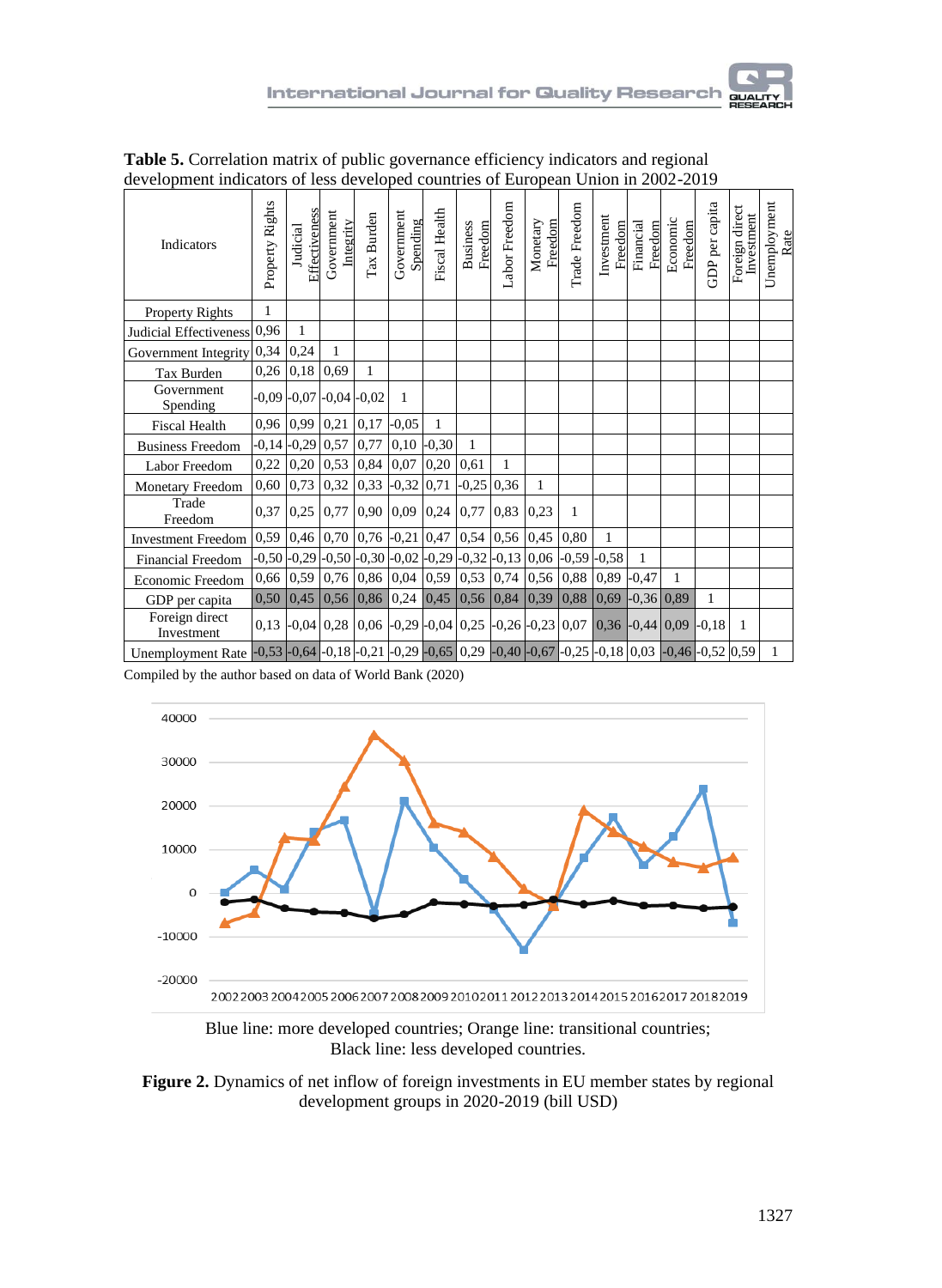### **5. Discussion**

The results of the research of interrelationship between public governance quality indicators and regional development indicators of EU member states, divided into three groups, namely: more developed, less developed and transitional regions, partially confirm the research hypothesis on the existence of a high level of interrelationship between the quality of public governance and regional development trends. Thus, the analysis of these interrelationships for all groups of countries showed a direct dependence between the dynamics of the Index of Economic Freedom and GDP per capita, which indicates the effectiveness of public governance. However, according to data of the group of more developed EU member states in terms of regional development, this interrelationship is the lowest, which requires a combination of different components of the Index of Economic Freedom in order to increase the impact of public governance on GDP per capita. Herewith, in all groups of countries by the level of regional development, important factors in the growth of GDP per capita and net inflow of foreign direct investment may be factors connected with the development of the stock and credit markets, where significant resources are accumulated in order to stimulate economic growth. This issue has been well described in the works of Marks J. (2018) and Boeckx, Jef & Perea, Maite & Peersman, Gert. (2020) The effectiveness of monetary policy of European Central Bank also occupies an important place, which through commercial banks and European Investment Bank directs funds to lend to infrastructure projects in different regions of EU, as confirmed in the publications of Kleanthous, Lena & Karamanou, Pany (2021). However, the effectiveness of monetary policy should not be expressed through an excessive level of monetary freedom, which often leads to the separation of real and financial sectors of the economy and the emergence of "financial bubbles" due to excessive growth of consumer lending, credit derivatives, which ultimately leads to economic crises and declining GDP.

The most representative results of the research were obtained for the group of countries with less developed regions, which is an objective indicator, forasmuch as most of these countries joined the EU after 2000; they have been gradually implementing high community standards in all spheres of socialeconomic life. Therefore, such factors as: property rights, efficiency of the judiciary, government integrity, tax burden, fiscal health, freedom of business, labor, investment, trade, and monetary freedom will remain strategic factors in the context of increasing the role of public governance in the development of EU regions.

#### **6. Conclusions**

Based on the analysis of the interrelationships between indicators of public administration quality and indicators of regional development of EU member states, it has been proved that the efficiency of public governance depends on the GDP per capita of EU member states at all levels of regional development. However, the strongest link between public governance's factors and GDP per capita exists in less developed countries, due to the results of the implementation of national legislation and the features of public administration to high Community standards. Consequently, the establishment of unified rules of the game for business entities has a positive effect on the investment climate and general business activity in less developed countries than in more developed countries, forasmuch as the introduction of new rules in developed countries no longer has a shock effect on businesses and investors.

The experience of implementing public governance in less developed EU countries towards stimulating regional development can be useful for developing countries, where the regulatory framework of the social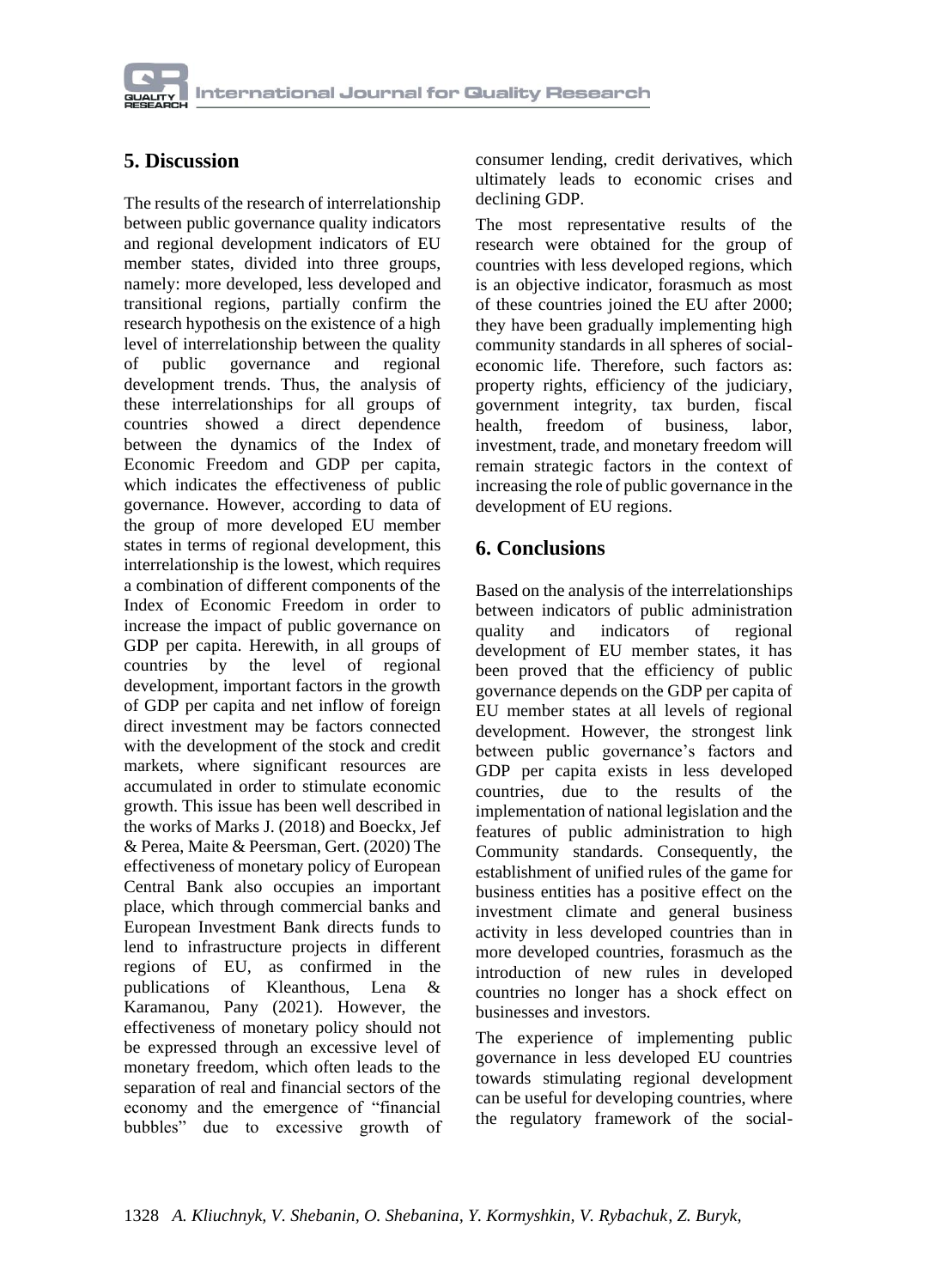economic environment, legal proceedings and regulation of business processes act as barriers to economic development, international trade and investment processes.

The prospects for further scientific developments in this area are the expansion of the factor analysis of the development of European Union' regions by studying the effectiveness of industrial, investment and

monetary policies at the macroeconomic level and highlighting specific factors of influence on regional development. An important place in scientific investigations should be allocated to studying the quality of public administration at the level of local communities, which will expand the understanding of the role of public authority in regional development and determine its strategic objectives.

### **References:**

- Akimov, O., Troschinsky, V., Karpa, M., Ventsel, V., & Akimova, L. (2020). International experience of public administration in the area of national security. *Journal of Legal, Ethical and Regulatory Issues*, *23*(3), 1-7.
- Akimova L.M., Khomiuk N. L., Bezena I. M., Lytvynchuk I. L. & Petroyе O. (2020). Planning of socioeconomic development of the territories (experience of european union). *International Journal of Management (IJM), 11*(4), 638-646.
- Aleinikova O., Kravchenko S., Нurochkina V., Zvonar V., Brechko O., & Buryk Z. Project management technologies in public administration. *Journal of Management Information and Decision Sciences, 23*(5), 2020
- Ansell, C. (2016). Introduction: theories of governance. In Ansell, C., Torfing, J. (Eds), *Handbook on Theories of Governance* (pp. 1-18). UK: Edward Elgar Publishing Limited. https://doi.org/10.4337/9781782548508.00008
- Boeckx, J., de Sola Perea, M., & Peersman, G. (2020). The transmission mechanism of credit support policies in the Euro Area. *European Economic Review*, *124*, 103403..103403. 10.1016/j.euroecorev.2020.103403.
- Crescenzi, R., & Rodríguez-Pose, A. (2011). The EU Regional Policy and the Socioeconomic Disadvantage of European Regions. Advances in Spatial Science. https://doi.org/10.1007/978- 3-642-17761-3\_8.
- Eurostat (2020) Area by NUTS 3 region (reg\_area3). Retrieved from: https://ec.europa.eu/eurostat/cache/metadata/en/reg\_area3\_esms.htm
- Fratesi, U., & Perucca, G. (2020). EU regional policy effectiveness and the role of territorial capital. In *Regeneration of the Built Environment from a Circular Economy Perspective* (pp. 29-37). Springer, Cham. https://doi.org/10.1007/978-3-030-33256-3\_4.
- Howlett, M., & Cashore, B. (2014) Conceptualizing Public Policy. In: Engeli I., Allison C.R. (eds) *Comparative Policy Studies. Research Methods Series*. Palgrave Macmillan, London. https://doi.org/10.1057/9781137314154\_2
- Howlett, M., & Mukherjee, I. (2018). Routledge Handbook of Policy Design. London: Routledge.
- Index of Economic freedom. Retrieved from: https://www.heritage.org/index/about
- Kaufmann D., Kraay А., & Mastruzzi, M. (2010) The Worldwide Governance Indicators: Methodology and Analytical Issues. WorldBank.
- Kleanthous, L., & Karamanou, P. (2021). The ECB Monetary Policy and the Current Financial Crisis.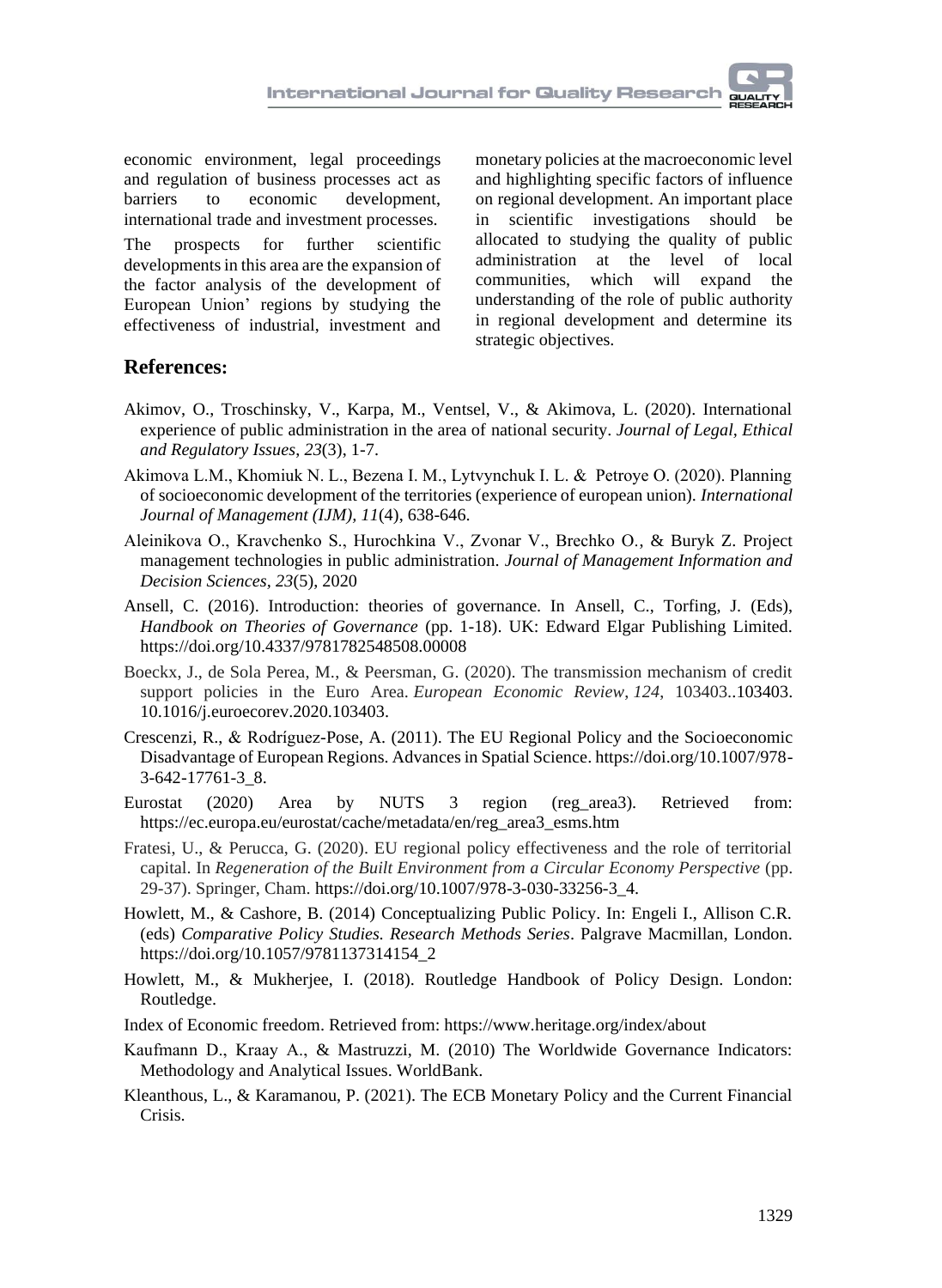

- Klymenko, V. V., Akimova, L. M., & Korzh, M. V. (2016) Regional aspects of middle class development in Ukraine. *Actual Problems of Economics*, *4*(178), 178-188.
- Kuhlmann S., Proeller I., Schimanke D., & Ziekow J. (2021). *Public Administration in Germany.* https://doi.org/10.1007/978-3-030-53697-8.
- Marks, J. (2018) Euro Investment Grade Credit: A Growing, Diversifying, High-Quality Market. Retrieved from: https://www.nb.com/en/global/insights/euro-investment-grade-credit-agrowing-diversifying-high-quality-market
- Meier, K. J., Compton, M., Polga-Hecimovich, J., Song, M., & Wimpy, C. (2019). Bureaucracy and the Failure of Politics: Challenges to Democratic Governance. *Administration & Society,*  pp. 1-30*.* https://doi.org/10.1177/0095399719874759.
- Murtazashvili Jennifer. (2020). The hubris of public administration. *Asia Pacific Journal of Public Administration.* 42. 4-5. https://doi.org/10.1080/23276665.2020.1733855.
- New Cohesion Policy. Retrieved from: https://ec.europa.eu/regional\_policy/en/2021\_2027/.
- Novak-Kalyayeva L., Dubych K., Вienkowska D., Dziana H., & Oliinyk S. (2020) Universal motives and factors of functioning of the modern system of public administratio. *Proceedings of the 33rd International Business Information Management Association Conference*, IBIMA 2019: Education Excellence and Innovation Management through Vision 2020. 2019. 4447- 4455.
- Novak-Kalyayeva L., Kuczabski A., Yasnyska N., Andreyeva S., & Shapovalova I. (2018) Changing the paradigm of public governance in the context of the challenges of sustainable development. *Proceedings of the 32nd International Business Information Management Association Conference*, IBIMA 2018 - Vision 2020: Sustainable Economic Development and Application of Innovation Management from Regional expansion to Global Growth 2018. 2023-2031
- Novak-Kalyayeva L., Rachynskyi, D. Вienkowska, M. Karpa, & Makovey, J. (2018) Practical potential of theory and methodology of public administration on the basis of human rights. *Proceedings of the 32nd International Business Information Management Association Conference,* IBIMA 2018 - Vision 2020: Sustainable Economic Development and Application of Innovation Management from Regional expansion to Global Growth*.* 2018.
- Pierre, J., & Peters, B. G. (2019). Governance, Politics and the State. New York: Red Globe Press.
- Regional Development and Cohesion Policy beyond 2020: The New Framework at a glance. Retrieved from: https://ec.europa.eu/regional\_policy/en/2021\_2027/
- Romanenko, Y. O. (2016). Place and role of communication in public policy. *Actual Problems of Economics, 176*(2), 25-26.
- Romanenko, Y. O., & Chaplay, I. V. (2016). Marketing communication system within public administration mechanisms. *Actual Problems of Economics, 178*(4), 69-78.
- Sowiński Tomasz, (2016). The Evolution of EU Regional Policy and its Funding, *Financial Law Review, Sciendo, 1*(1), 53-66.
- Thaler Richard. Contributions to behavioral economics (2017). Retrieved from: https://www.nobelprize.org/uploads/2018/06/advanced-economicsciences2017.pdf
- The Worldwide Governance Indicators (WGI). Retrieved from: http://info.worldbank.org/governance/wgi/.
- Thöne, Michael. (2017). EU Regional Policies and European Fiscal Equalisation. https://doi.org/10.13140/RG.2.2.27080.11520.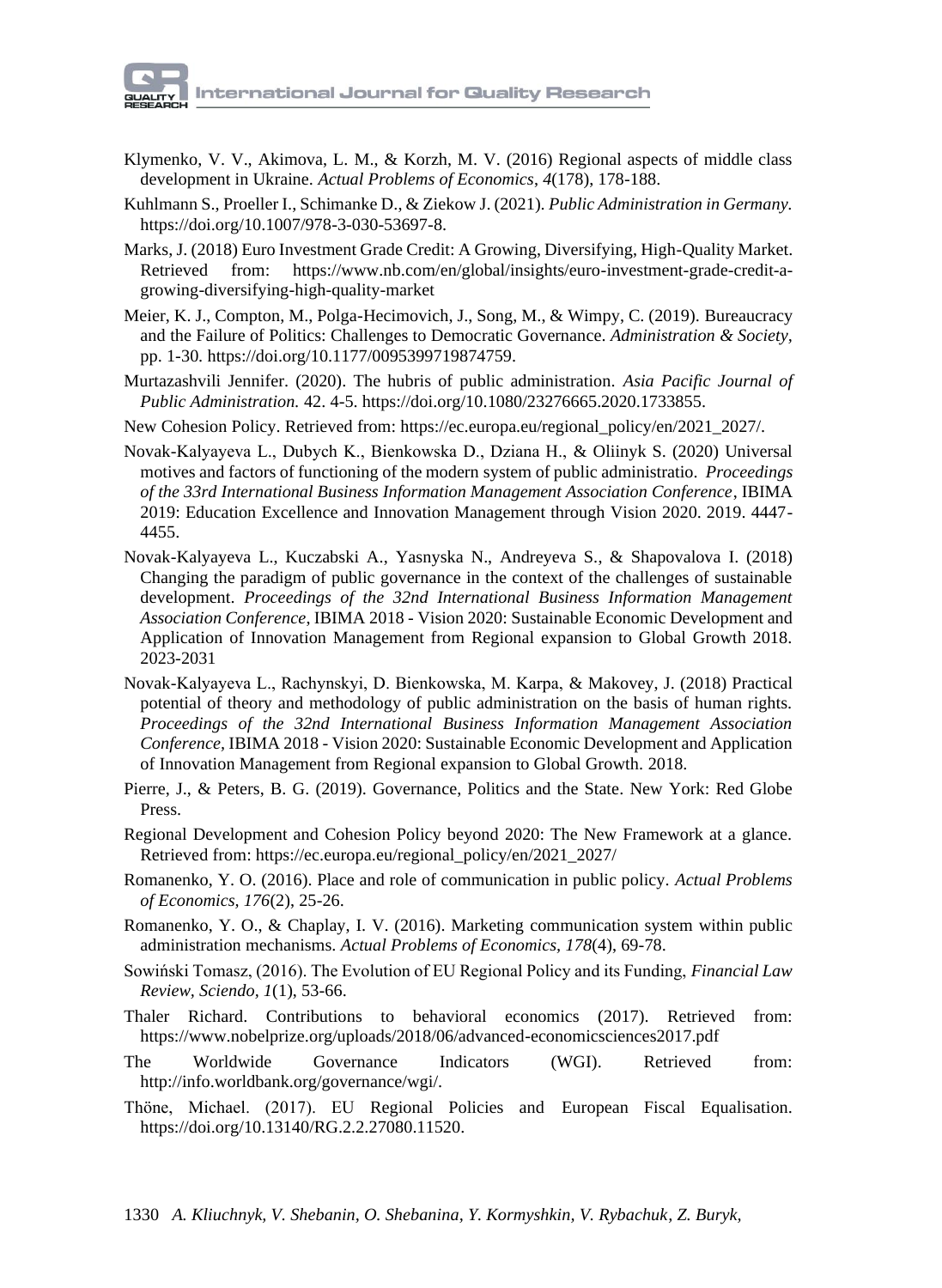Unemployment rate - annual data. Retrieved from: https://ec.europa.eu/eurostat/databrowser/view/tipsun20/default/table?lang=en

Worldbank (2020) World Development Indicators. Retrieved from: https://databank.worldbank.org/indicator/BN.KLT.DINV.CD/1ff4a498/Popular-Indicators/

| Olena Shebanina              | Alona Kliuchnyk             | <b>Vyacheslav Shebanin</b>  |
|------------------------------|-----------------------------|-----------------------------|
| Mykolayiv National Agrarian  | Mykolayiv National Agrarian | Mykolayiv National Agrarian |
| University,                  | University,                 | University,                 |
| Mykolayiv,                   | Mykolayiv,                  | Mykolaviv,                  |
| Ukraine                      | Ukraine                     | Ukraine                     |
| Managment@mnau.edu.ua        | Klyuchnikav2408@gmail.com   | Rector@nnau.edu.ua          |
| Zoriana Buryk                | Yuri Kormyshkin             | Volodymyr Rybachuk          |
| Vasyl Stefanyk Precarpathian | Mykolayiv National Agrarian | Mykolayiv National Agrarian |
| National University,         | University,                 | University,                 |
| Ivano-Frankivsk.             | Mykolayiv,                  | Mykolayiv,                  |
| Ukraine                      | Ukraine                     | Ukraine                     |
| z.burik@ukr.net              | Kormyshkin@mnau.edu.ua      | Tek.mnau.edu.ua@ukr.net     |